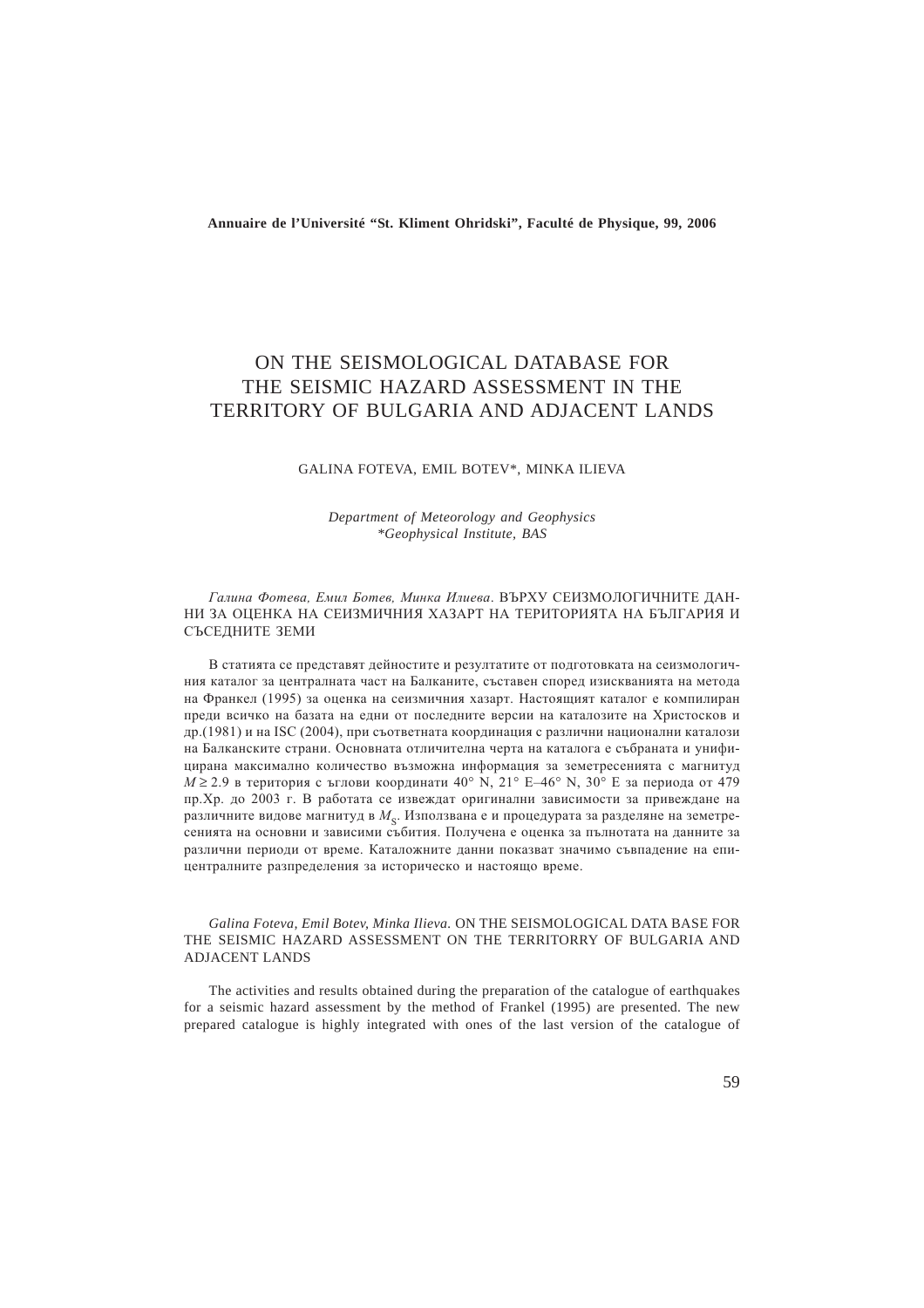Christoskov et al.(1981) and Regional catalogue of earthquakes of ISC(2004). Our new unified catalogue has some specific characteristics, most remarkable of which is that it contains all the available information about the events with  $M \ge 2.9$  in the territory with the corner coordinates 40° N, 21° E–46° N, 30° E for the period from 479 BC to AD 2003. Original relations obtained for transforming of the various magnitude determinations into  $M<sub>s</sub>$  are suggested. The procedure of separation of the data into main events and aftershocks is used. Various levels of completeness for the different time periods are obtained. As a whole the catalogue data show significant coincidence between the epicentral distribution of the historical and the recent events.

*Keywords:* earthquake, seismological database, catalogue, seismic hazard *PACS number:* 91.30.-f

### 1. INTRODUCTION

The territory of Bulgaria and the adjacent lands are located in one of the most seismoactive regions of Europe. This is the Aegean zone from the East-Mediterranean region of the seismoactive Alpo-Himalayan belt. The seismic statistics of the past century for this central part of the Balkan region shows the occurrence of several strong destructive earthquakes with magnitude  $M > 7.0$ . The historical data from the previous centuries confirms the high seismicity of these lands and determine the importance of their seismic hazard assessment.

The most fundamental information for seismic hazard assessment comes from the earthquake catalogues. In the present paper the activities and results obtained during the preparation of the unified catalog of earthquakes for the central part of Balkan region are presented. The estimation of the seismic hazard by the modern method of spatially smoothed seismicity, proposed by Frankel (unused so far for the territory of Bulgaria and adjacent lands) is the main goal of the authors.

First version of the method of Frankel [1] is applied primarily in USA during 1995 as an alternative of the well known technique of McGuire [2] based on the Cornel approach [3]. Later the method of spatially smoothed seismicity was modified by Frankel et all.[4]. A modified variant of the Frankel approach [5, 6] is used for a seismic hazard assessment of Slovenia territory (in the central part of Europe). The specific Frankel's approach concerning the initial seismological information takes into account the weak seismicity in and around the region of interest. This peculiarity leads to the preparation of a large catalogue of earthquakes ( $M \ge 2.9$ ) for the significantly larger territory around Bulgaria (central part of Balkan region).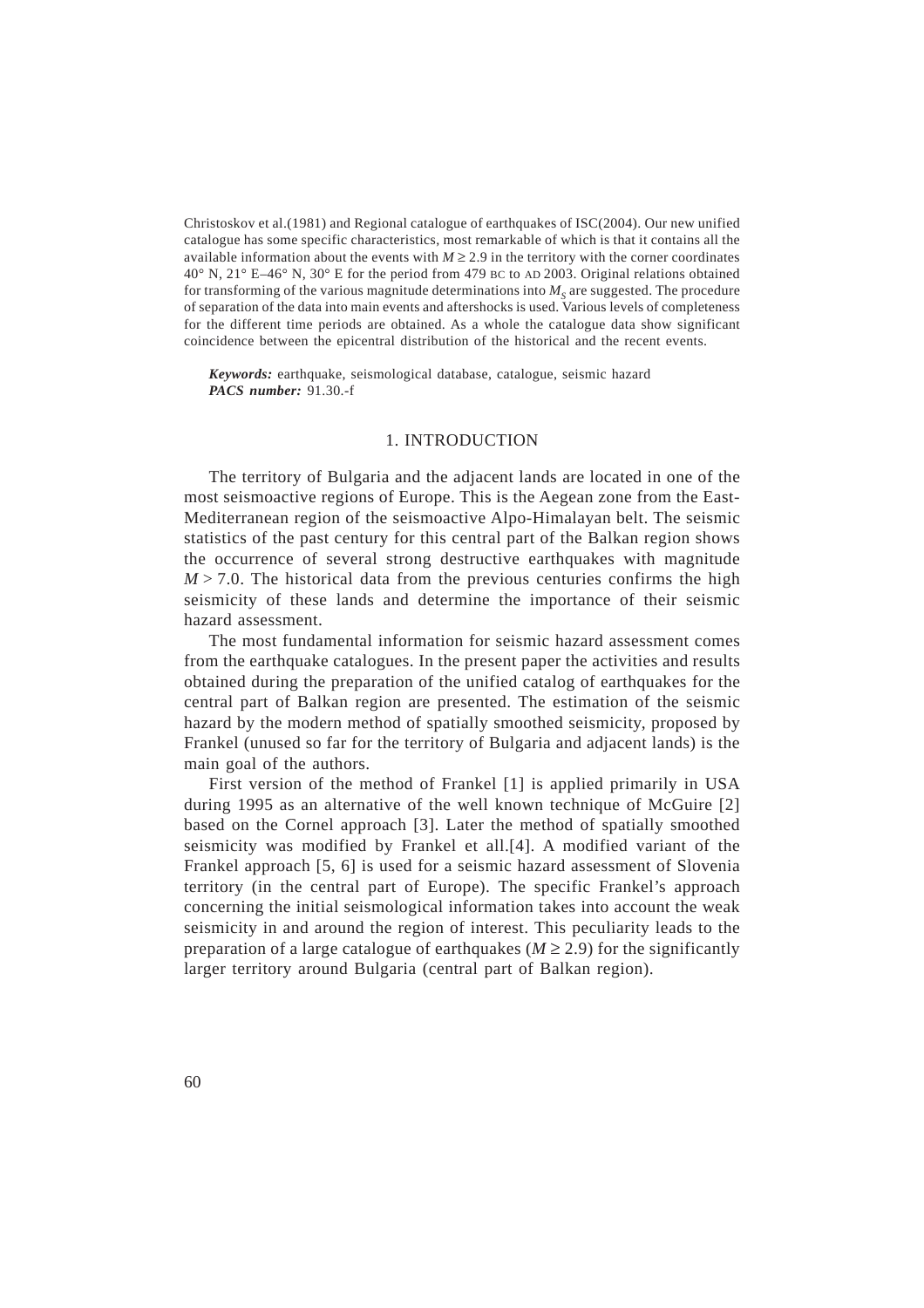### 2. INITIAL CATALOGUE OF SEISMOLOGICAL DATA

A few catalogues of historical and recent earthquakes exist for the investigated region. Earthquake data used in the present study are selected mainly from the Christoskov et al [7] (with 1649 events in the Central Balkans for the period 479 BC–AD 1977), which had been used for the last official seismic prognostic zonation of Bulgaria and adjacent regions [8]). For the next period (1978–2003) the working bulletins of the Bulgarian seismological network (Founds of Geophysical Institute of BAS) are used, as well as the official published catalogues data in the Bulgaria Catalogue of Earthquakes 1981– 1990 [9] and in the Botev et all.[10] for the territory of Bulgaria and the closed vicinities. For the various adjacent lands and time periods the data from the Balkan catalogue of UNESCO [11], Greek catalogue [12], Catalogue of Turkey earthquakes [13], as well as much more data from Regional catalogue of earthquakes of ISC [14] are used. All the available materials about the earthquakes are worked out together in order to be presented in a uniform form. The compilation is realized by means of checking, correlation and correcting of the instrumental and macroseismic data in order to obtain homogeneity in the estimations of earthquake parameters. It is important to note that our compiled catalogue is highly integrated with the last version of Regional catalog of earthquakes of ISC, revised in 2004. All useful information from this catalogue, as well as from the national catalogues of the neighbor countries were used for the events located around Bulgarian territory. Information from different seismological centers is included in our catalogue for one and the same event. A priority of the catalogues [7] [9] and [10] is given in the cases of duplicated events for the Bulgarian territory  $(41^{\circ}-44.3^{\circ})$  N;  $22^{\circ}-$ 29° E), and for the southern belt with coordinates  $40^{\circ} - 41^{\circ}$  N and  $21^{\circ} - 30^{\circ}$  E the catalogue [12] is preferable. The new unified catalogue considers all events which epicenters are included in a polygon comprising of the seismoactive zone of interest for hazard assessment in Bulgaria. In such a way one common catalogue file is compiled for more than 10311 earthquakes with magnitude  $M \ge 2.9$ , which epicenters are included in the territory limited by the corner coordinates  $40^{\circ}$  N,  $21^{\circ}$  E-46° N,  $30^{\circ}$  E and so obtained for the period since 479 BC to AD 2003. For each earthquake the most necessary parameters are presented as follows:

- Date and Time (GMT) of earthquake occurrence;
- Epicentral coordinates (geographic latitude and longitude);
- Hypocentral depth;
- Magnitude, different kind reported;
- Intensity, if is available (MSK);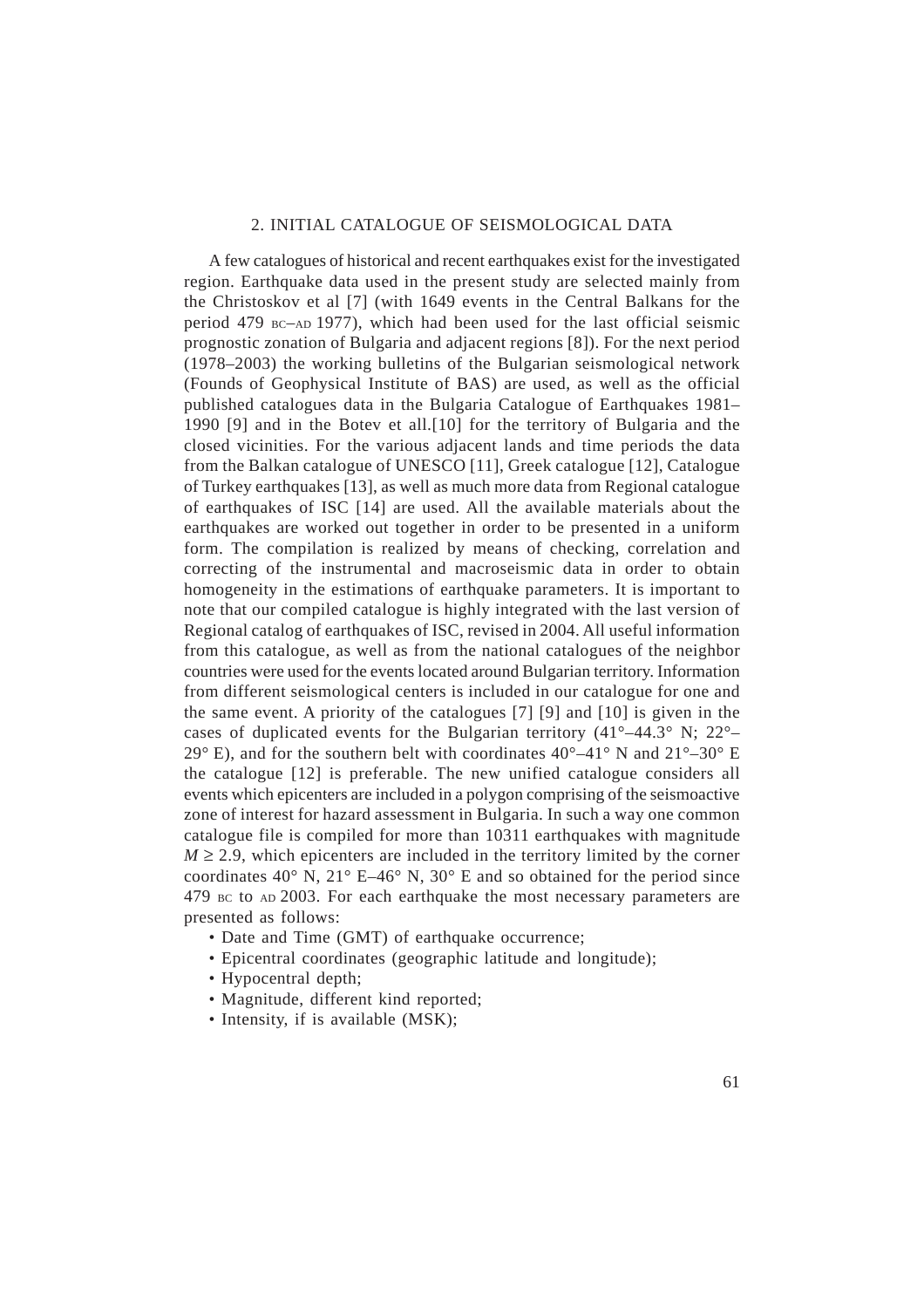- Number of stations used for the parameter determination;
- Abbreviation of the seismological center or source of the information.

### 3. SOME PROBLEMS IN THE PREPERATION OF CATALOGUE FOR HAZARD PURPOSES

There are no established standards on the specific contents of the seismic catalogues and on the standardization of its parameters. For many events in our compiled catalogue, different information from different sources is included. Many efforts are needed to achieve some objective estimation of the level of homogeneity and completeness of the data parameters according to the requirements of the seismic hazard assessment.

In order to make the catalogue useful for hazard estimates the authors decided to compile the value of a reference magnitude for each event. The exact determination of magnitude measured on recordings is very complicated problem. It results to many differences in the magnitude values for one of the same event calculated at different seismological centers. The most frequently magnitude determinations in our main initial catalogues [7] and Regional catalogue of ISC, 2004 [14] are surface-wave magnitudes  $(M<sub>S</sub>)$ .  $M<sub>S</sub>$  is the most widely used magnitude scale for large earthquakes, but it cannot characterize deep or relatively small regional end local events. The frequently referred in ISC catalogues  $m<sub>b</sub>$  scales widely is used to characterize the deep events, but also it is very hard to estimate adequately the magnitude of relatively small regional and local events. That is the reason  $M<sub>d</sub>$  (magnitude determined by "signal" duration) and  $M_L$  (local magnitude) to be the most used magnitude values published in the catalogues of regional national centers. The kind of magnitude for a few of events in Greek and Turkish territory is not shown. For our hazard purposes, in the cases of absence of  $M<sub>s</sub>$  and  $m<sub>b</sub>$  estimations we use namely national  $M_d$  or  $M_l$  determinations as a relevant value for evaluation of the relatively small events in the respectively neighbour country.

The analysis of the main initial catalogue [7] with some revisions shows that information about historical seismicity in Bulgaria and the vicinities is very incomplete. Only a few moderate earthquakes with magnitude *M* < 5.0 are observed before 1892 (the starting point of organized macroseismic observations in Bulgaria). According to the literature sources the parameters of the historical earthquakes are determined from available macroseismic data. The accuracy of the earthquake parameters determination is usually as follows: origin time–from 15 minutes to an hour; coordinates–from 0.3 to 0.5 degree; depth–from 5 to 20 km for shallow and about 30 for intermediate events; maximum intensity–from 0.5 to1 degree MSK; magnitude–from 0.3 to 0.5 unit, based on  $M(I_0)$  relations.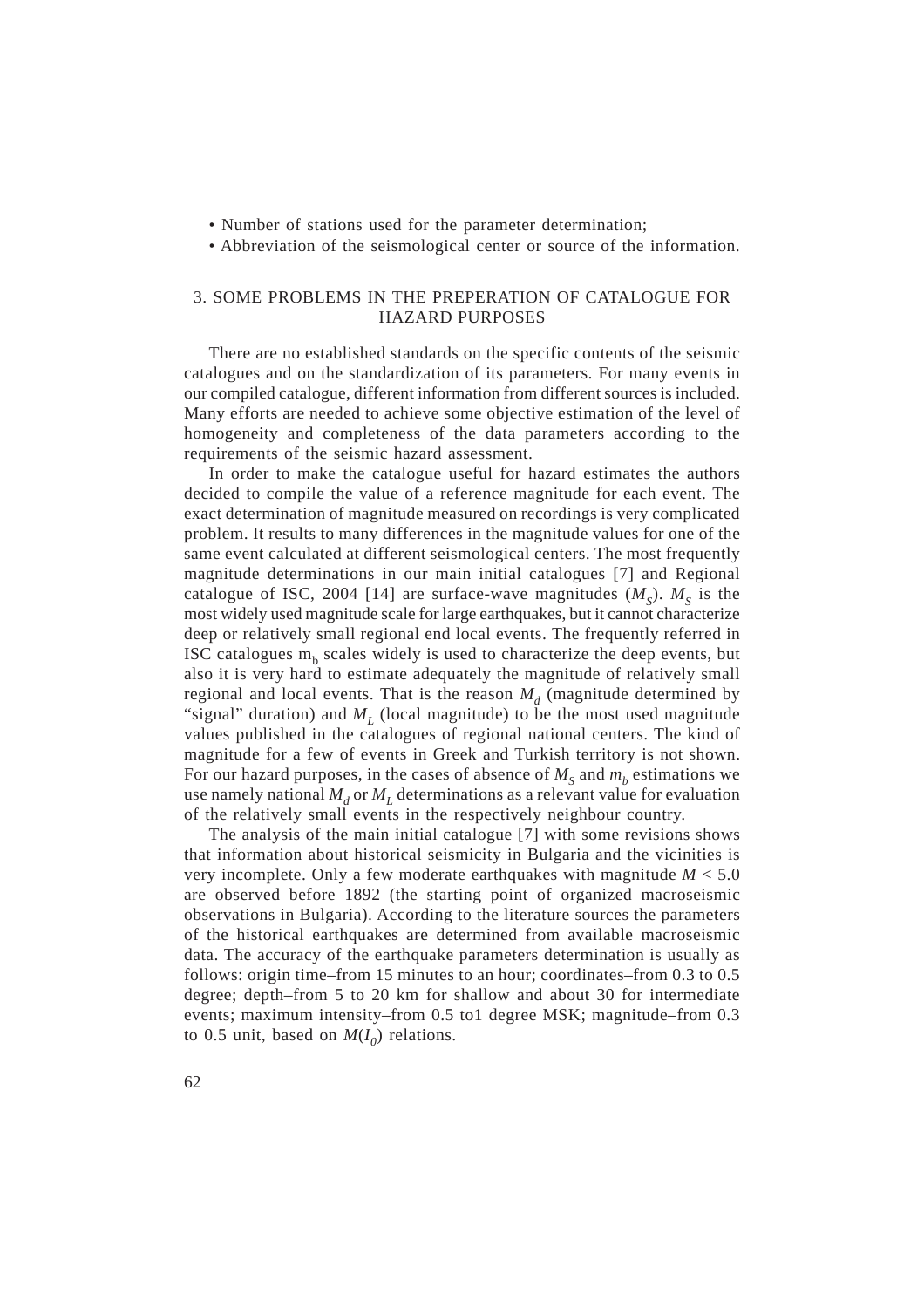A seismometric station is built in town of Sofia at the beginning of the 20th century in order to contribute the more accurate collection of data for the Bulgaria territory. Unfortunately, the national network for instrumental localization of the earthquakes has begun its formation in 60 s–this is the starting point of the "modern instrumental" period in the development of the seismological observation in Bulgaria [15]. As a rule, before this time, the weak earthquakes only with magnitude  $M > 4$  are well macroseismically documented for accurate (under the limitations of the macroseismic method) hypocenter determination.

Higher reliability and homogeneity of the hypocenter localization of the weak earthquakes ( $M \geq 3.0$ ) in all over the country and adjacent territory is created in the 70s, when at least several seismological stations started to operate in Bulgaria as well as in the neighbouring countries. The namely moderate National telemetric networks in Bulgaria, Greece, Romania and Turkey have been formed in very short periods around 1980. Today, after some experimental periods, a reliability localization of the microearthquakes with magnitude  $M > 1.5$  is provided for nearly the whole Bulgarian territory [10].

Generalizing the above information about the "instrumental" period we could conclude that the macroseismic data are predominant in the process of estimation of earthquake parameters for the period 1900–1940, the instrumental– for the period 1940–1970, and for the period after 1970–only instrumental data are used. The determination accuracy for the last period is: origin time– from 0.1 to 1 sec; coordinates–from 0.02 to 0.2 degree; depth–from 1 to 10 km; maximal intensity–0.5 degree MSK; magnitude–from 0.1 to 0.3 unit.

## 4. FINAL UNIFIED CATALOGUE WITH HOMOGENEITY  $M_s$ MAGNITUDE ASSESMENT

To make the catalogue useful for hazard estimations the authors performed some transformations to achieve the value of a reference magnitude for each event in homogeneity form. It was decided to choose  $M<sub>s</sub>$  magnitude as a widely used assessment in our source catalogues. For the period 479 BC-AD 1977 on the territory of Bulgaria and the close surrounding areas all magnitudes are presented in  $M<sub>S</sub>$  [7]. For the same territory during the period 1978–2003 the magnitude  $M_d$  of NOTSSI determinations is calibrated towards the magnitude  $M<sub>S</sub>$ . For the others periphery situated territories correlations between the magnitudes  $M_S$  and  $m_b$  and  $M_S$  and  $M_L$  are worked out, using the earthquake analysis software SEISAN [13]. For lack of sufficiently simultaneous determinations for the magnitudes  $M<sub>s</sub>$  and  $M<sub>d</sub>$  no correlation is obtained.

For working out a relation between  $M_s$  and  $M_L$  74 events from the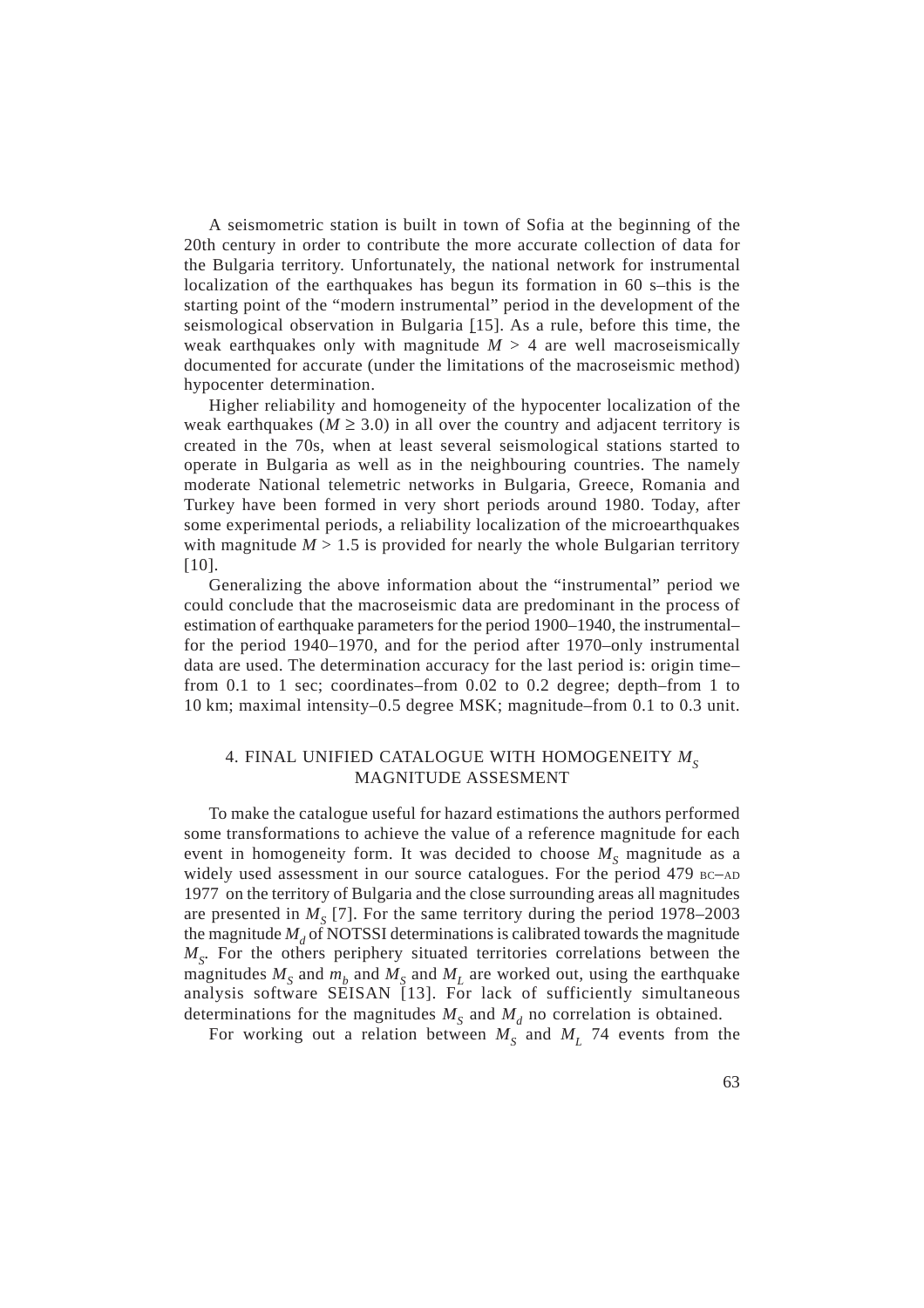seismological stations Athens, Thessalonica and ISC are used. The Fig.1 presents the graph of the correlation between the two types of magnitude. The linear approximation of the data is determined as follows:

$$
M_{S} = 1.591 \; Ml - 2.729.
$$



Fig. 1. Relation between  $M<sub>s</sub>$  and  $M<sub>L</sub>$  (SISC– $M<sub>s</sub>$  from the ISC catalogue; LTHE– $M<sub>L</sub>$  from the stations Thessalonica and Athens)

For determining the correlation between the magnitudes  $M<sub>S</sub>$  and  $m<sub>b</sub>$  are used 157 events with magnitude  $M<sub>S</sub>$  and  $m<sub>b</sub>$  from ISC. Fig. 2 represents the graph of the correlation between the respective magnitudes. The following linear correlation is determined:

$$
M_{S} = 1.684 \ mb - 3.455.
$$

Since the above specified local correlations appeared to be more precise than the correlations of Guttenberg-Richter and Bott for the considered territory, they are used for translation of the magnitudes  $M_L$  and  $m_b$  towards magnitude  $M<sub>S</sub>$ . Homogenized catalogue for the period 479 BC–AD 2003 contains total number of events 10311. The constituted catalogue is separated into main events and aftershocks data. For the territory of Bulgaria and the close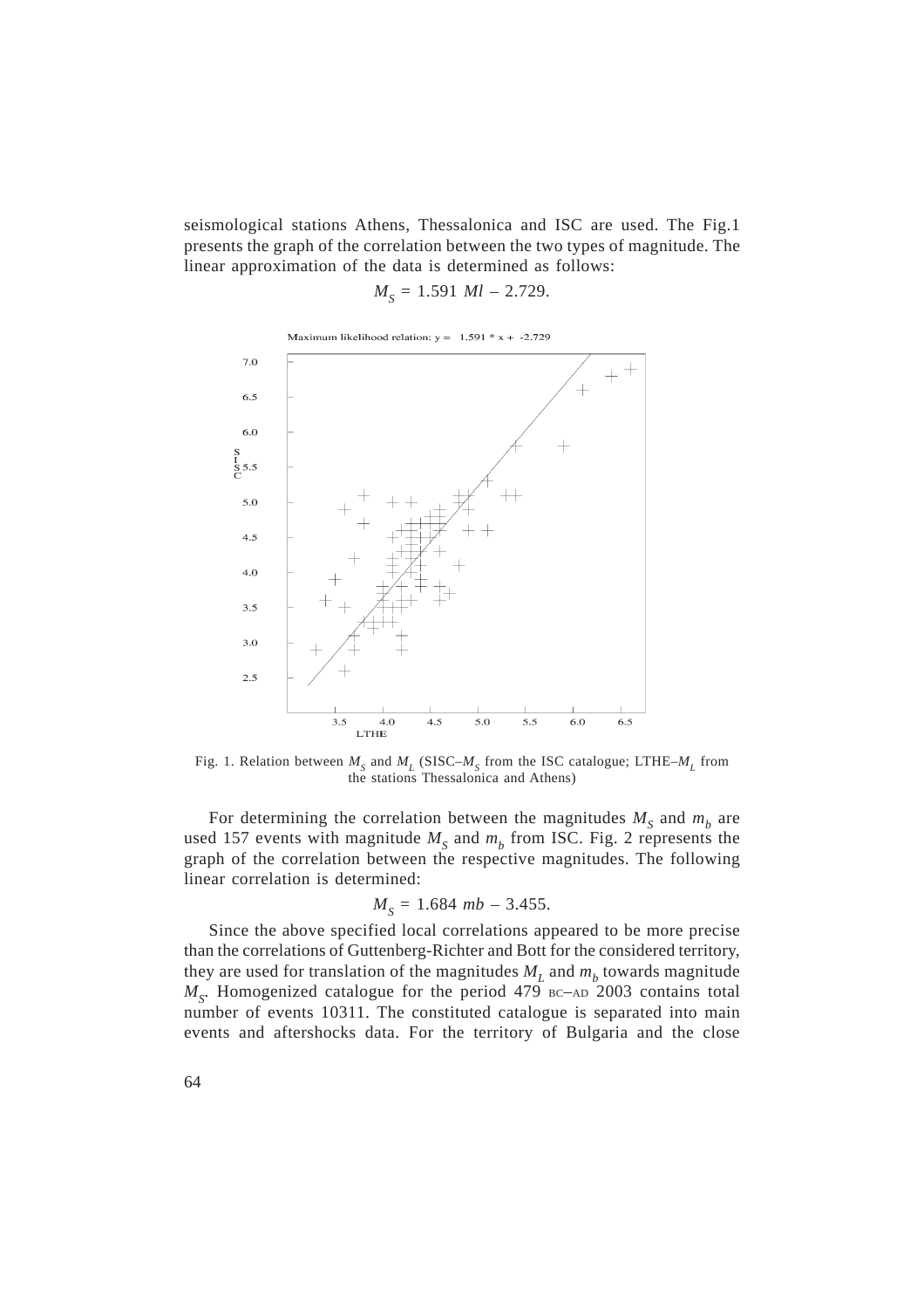Maximum likelihood relation:  $y = 1.684 \times x + -3.455$ 



Fig. 2. Relation between  $M_s$  and  $m_b$  (SISC– $M_s$  from the ISC catalogue; BISC– $m_b$  from the ISC catalogue)

surrounding areas, the window of Christoskov-Lazarov [16] had been used, according to the procedure of preparation of the catalogue in [7]. For the others periphery situated territories, the window of Knopoff [17] is used. So, our final catalogue without aftershocks contains 6160 in number independent event. From them with  $M < 3.0$  are 1701;  $3.0 \le M < 4.0 - 3497$ ;  $4.0 \le M < 5.0 - 3.0$ 602;  $5.0 \leq M < 6.0$ -208;  $6.0 \leq M < 7.0$ -93;  $7.0 \leq M < 8.0$ -59.

The catalogue, containing only the main events, is tested for completeness, using the earthquake analysis software SEISAN for periods with different continuation and different magnitude intervals. The magnitude distributions for many different time intervals are investigated. It is obvious that at the end of the catalogue the completeness of the smaller events increases. For example the magnitude distributions for one of the 20th century initial time interval (1900– 1920) is presented on Fig. 3. From the investigated distributions various levels of completeness are obtained, for example, magnitude level  $M = 5.0$  since the year 1700 and magnitude level *M* =3.7 since the year 1900.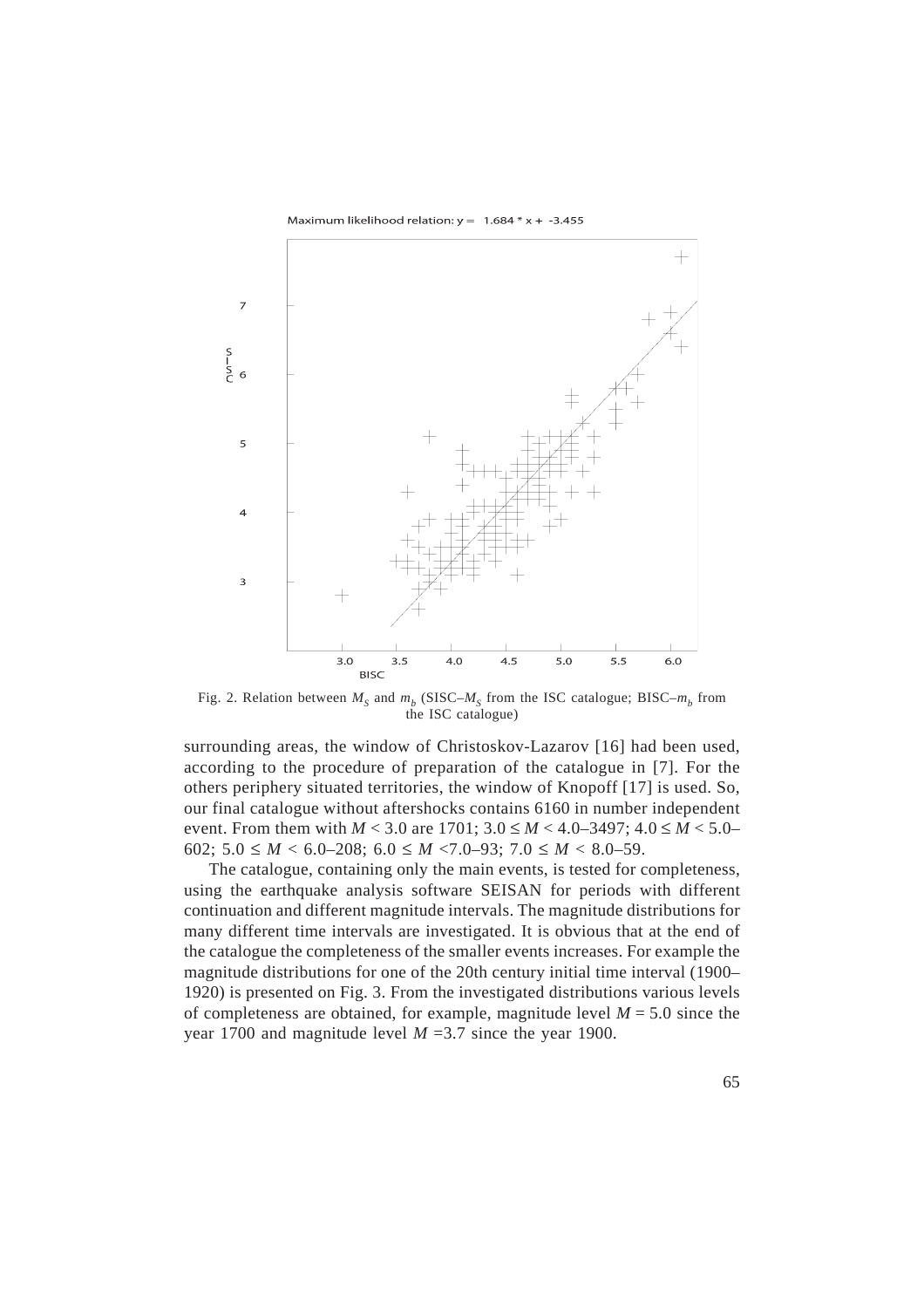

Fig. 3. Magnitude distribution for determination of the completeness during the period 1900–1920

### 5. EPICENTRAL DISTRIBUTION OF THE DATA FROM THE FINAL UNIFIED CATALOGUE

A map of the earthquakes with the magnitude  $M \geq 3.7$  for both historical and instrumental investigated period from1700 to 2003 is constructed on the basis of the data from the finally prepared catalogue file with homogenized magnitude assessment for  $M<sub>S</sub>$  (Fig.4). On this map the dimension of the symbols of the epicenter locations is proportional to the magnitude  $M_{\rm c}$ . The epicenters of the earthquakes are subdivided and marked into two classes in function of their location accuracy: for the period 1900–2003–with the circles and for the historical period (exclusively macroseismical determination of the epicenters)–with triangles. The largest symbols refer to earthquakes with magnitude greater than or equal to 7.0 and the smallest–to events with magnitude greater than or equal to 3.7 and smaller than 4.0. In such way information for the epicentral distribution of about 1236 earthquakes is presented on this figure.

From the picture of the distribution of the earthquakes on the Bulgarian territory some grouping of epicenters can be observed. First of all, this grouping confirms tectonic activity of the lands on the Souh-Western part.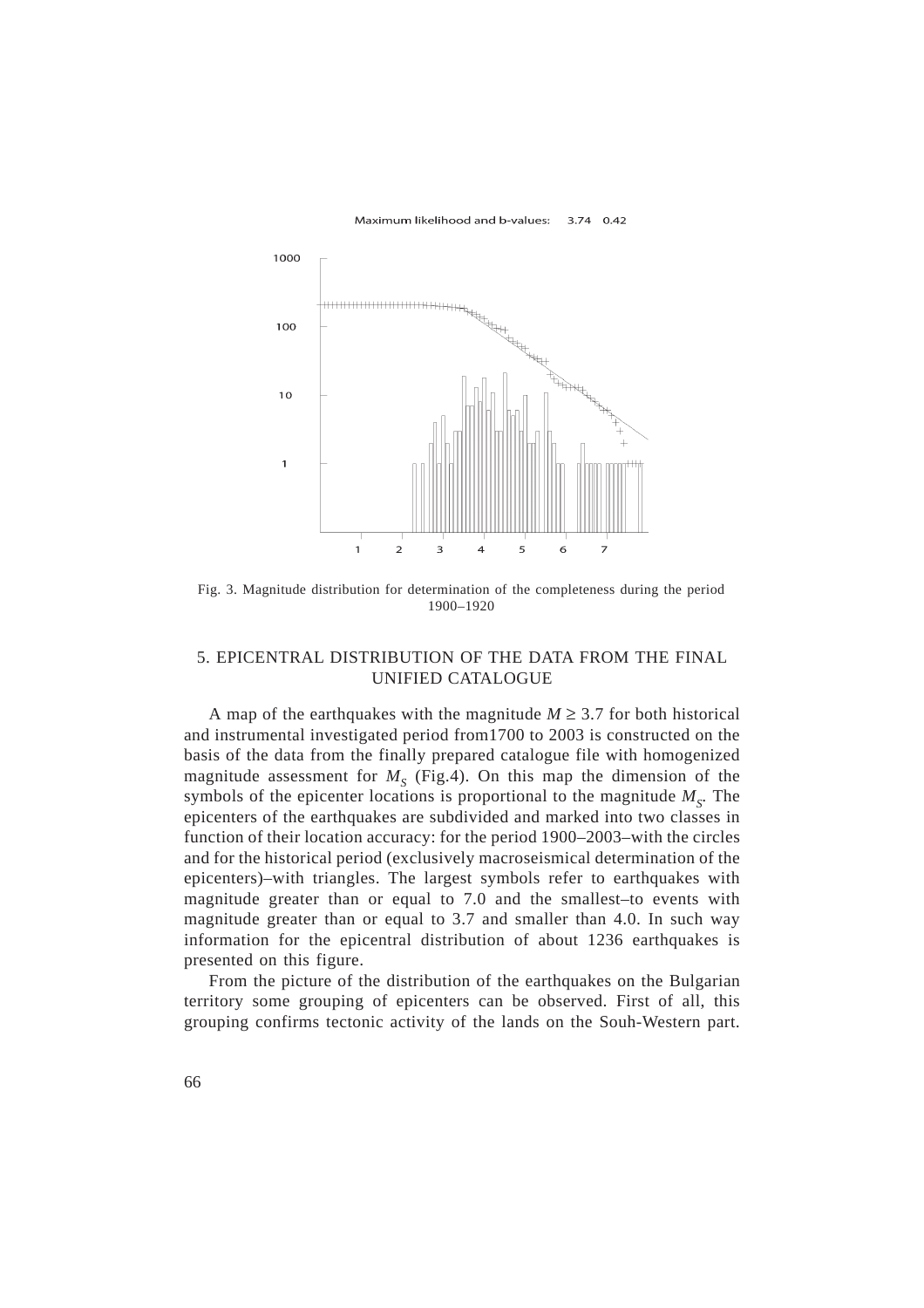

Fig. 4. Epicentral map for the earthquake with  $M > 3.7$  during the period 1700–2003

The central part, as well as the North-Eastern part of the examined territory are caracterized with some lower activity. As a whole, a grouping of the earthquakes around the strongest sources is observed. The hypocenters of the earthquakes are concentrated in the surficial 10–20 km level, with only a few events of greater depth.

The strongest event in the country (Struma zone) is the earthquake of April 4, 1904 with a magnitude  $M = 7.8$  followed by an aftershock sequence that lasted till the beginning of the 1907 and is preceded by a six-months foreshock sequence. An earthquake with magnitude  $M = 7.3$  occurred in almost the same place, 20 minutes before the main shock. In 1901 the one  $M = 7.2$  event occurred in the northern part of the Black sea cost. One strong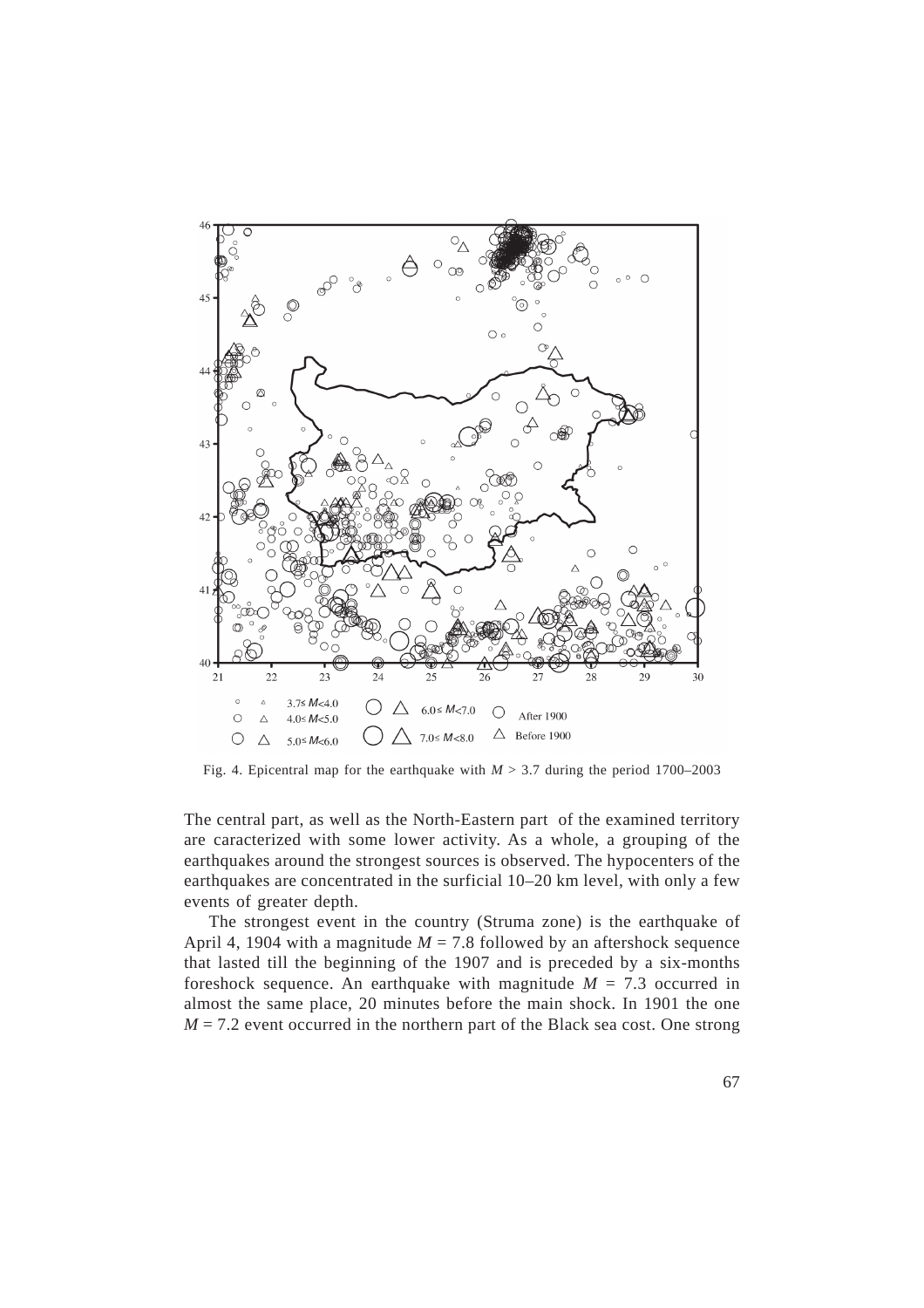earthquake with magnitude  $M = 7.0$  took place in 1913 in the region of Gorna Oryahovitza on the periphery of the Fore-Balkan and Moesian platform in the Central North Bulgaria. The last big earthquake with magnitude  $M = 7.1$ occurred in Central South Bulgaria in 1928. It is remarkable that there are no events with  $M > 6.0$ , and only several events with  $5.0 < M < 6$ , after 1928. After the relatively high frequency of the moderate events until 1940, there is less activity during recent years, when high magnitude events are especially missing. Only two earthquakes with magnitude  $M = 5.5$  and  $M = 5.7$  (with long aftershocks sequences) occurred during 1986 in the region of Strazhitza (Central North Bulgaria).

From the picture of the epicentral distribution it is obvious that the seismicity before 1900 shows almost the same distribution of the earthquakes. Many destructive earthquakes occurred in the past, mainly in Southern and North-Eastern Bulgaria. The exception is towards the South-Easthern part – one very strong historical earthquakes were observed in the region of Edirne (nearby the border point of Bulgaria, Greece and Turkey), which does not demonstrate strong activity during the 20th century. In the South-Eastern edge of the region of investigation, the majority of shallow earthquakes aggregate in a belt parallel to Marmara sea, which extends to the West in the North Aegean sea shelf belt. The territory of Northern Greece is affected by very strong sequence with  $M_{\text{max}} = 7.0$  during 1932. One year before that a catastrophic event with magnitude  $M = 6.7$  stroked Southern Macedonia. Except Vrancea zone all other zones generate only shallow earthquakes predominantly in a layer *h* = 5–20 km. The earthquakes in the Vrancea zone are mainly generated in the depth interval  $h = 90-150$  km. This is the most distant zone to the territory of Bulgaria, but because of the deepest strong seismic activity, it produces the strongest makroseismic effects on the northern periphery of the Bulgarian territory (125 killed in town of Svishtov after the  $M = 7.2$  earthquake during 1977). The seismic activity out of the determined seismogenic zones is lower as a rule, and it is connected mostly with some known fault structures. The strongest earthquakes generated out of defined zones are, for instance, one northern Greece event  $(M = 7.2, 1829)$ , and Dulovo event  $(M = 6.6, 1892)$ . Some aseismic zones could be recognized, for instance, in the western part of the stable Moesian platform, and in the southern part of the Black sea cost.

### 6. CONCLUSION

As a whole the results obtained during the preparation of the catalogue of earthquakes in the central part of the Balkans for a seismic hazard assessment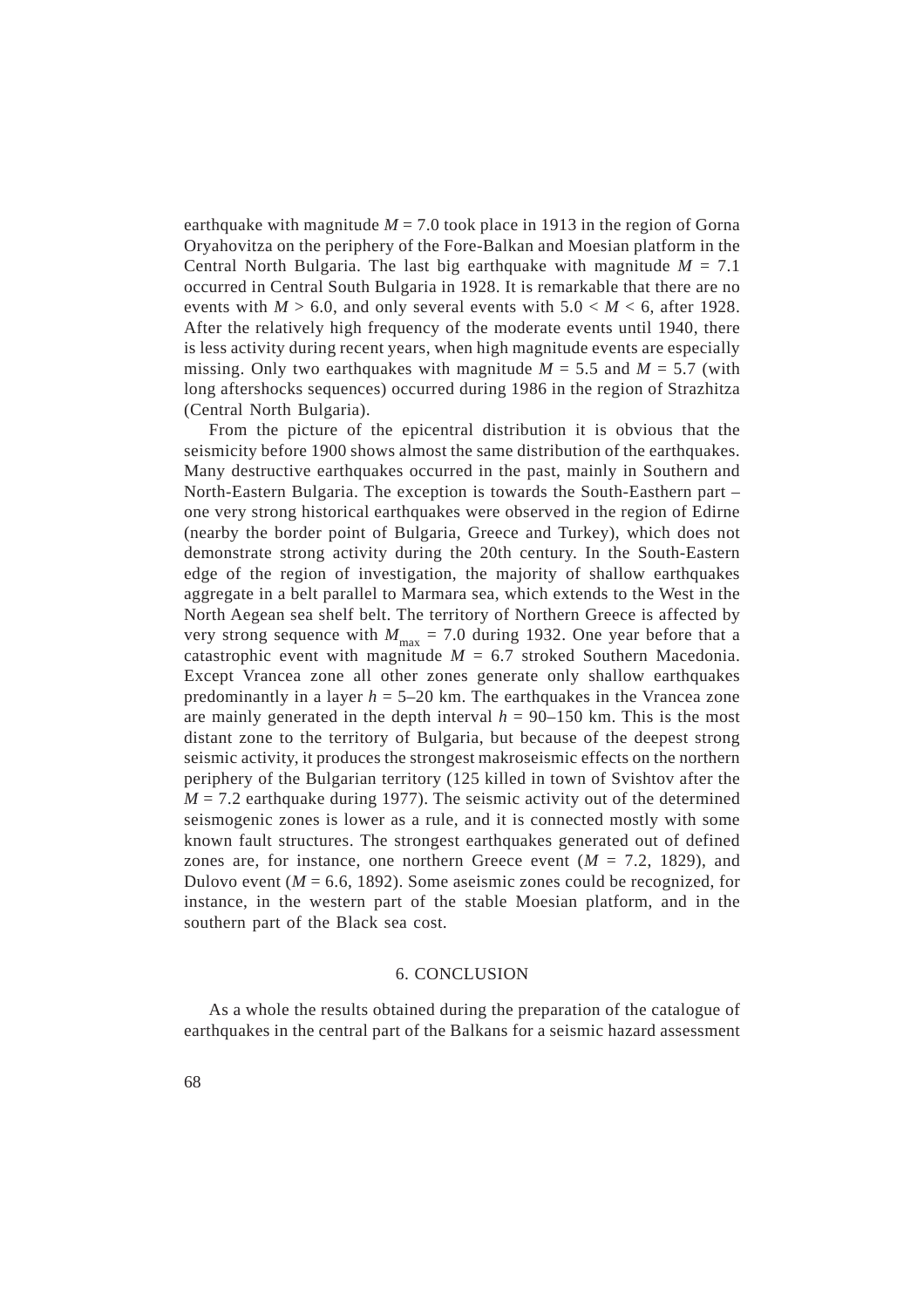by the method of spatially smoothed seismicity proposed by Frankel show some new specific characteristics. First of all is the fact that the preliminary catalogue contains all the available information about the events with  $M \ge 2.9$ not only for Bulgaria but for the much more larger territory with the corner coordinates  $40^{\circ}$  N,  $21^{\circ}$  E-46<sup>0</sup> N,  $30^{\circ}$  E. This new catalogue is coordinated not only with the both highly integrated main catalogues [7] and the last version of Regional catalog of earthquakes of ISC, but as well as with the national catalogues of the neighbour countries. As a result a catalogue with 10311 earthquakes with minimum magnitude  $M \ge 2.9$  is compiled for the period 479 BC–AD 2003. The new original relations obtained for the conversation of the various magnitude determinations into  $M<sub>s</sub>$  show the maximum reliability for events with  $M_{\text{I}}$  and  $m_{\text{I}}$  initial magnitudes. The subsequent separation of the independent main events from all data shows 6160 main events. For the last events various levels of completeness for different time periods are obtained. The catalogue is complete, for example: since  $1700 -$  for magnitudes  $M \ge 5.0$ ; since  $1900$  – for magnitudes  $M \ge 3.7$ ; since  $1970$  – for magnitudes  $M \ge 3.0$ . Because of this it is advisable to use the catalogue since 1700 for the seismic hazard assessment by means of the method of spatially smoothed seismicity. The number of main events with  $M \ge 3.7$  is for the period 1700–2003 is 1236. As a whole the catalogue data show significant coincidence between the epicentral distribution of the historical and recent events.

#### **REFFERENCES**

- 1. Frankel, A. *Seismological Research Letters*, **66**, 4, 1995, 8.
- 2. McGuire, K. R. *Annali di Geofisika*, **36**, 3–4; 1993,181.
- 3. Cornell, C. A. *Bulletin of Seismological Society of America*, **58**, 5, 1968, 1583.
- 4. Frankel, A., Mueller, Charles, Barnhard, Theodore, Perkins, David, Leyendecker, E.V., Dickman, Nancy, Hanson, Stanley, and Hopper, Margaret, 1996, Documentation: U.S.Geological Survey, 1996, ttp://eqhazmaps.usgs.gov/hazmapsdoc/junecover.html
- 5. Lapajne, J. K., B. S. Motnikar, B. Zabukovec and P. Zupancic. http://www.sigov.si/ugf/ang/ hazard/doc1.html
- 6. Lapajne, J. K., B. S. Motnikar, B. Zabukovec and P. Zupancic. *Journal of seismology,* **1**, 1,1997, 73.
- 7. Христосков, Л., Е. Григорова, С. Рижикова, Д. Сокерова. Каталог на българските земетресения, ГФИ, БАН, Sofia, 1981.
- 8. Bonchev, E.,V. I. Bune, L. Chistoskov, J. Karagjuleva, V. Kostadinov, G. I. Reisner, S. Rizhikova, N. V. Shebalin, V. N. Sholpo, D Sokerova. *Geologica Balcanica*, **12**. 2,1982, 27.
- 9. Solakov, D., S. Simeonova (ed.). Bulgaria catalog of earthquakes 1981–1990. BAS, Sofia, 1993.
- 10. Botev et all. *Bulg.Geophis.J*., **17–29**, 1991–2003.
- 11. Shebalin, N., V. Karnik and D. Hadzievski. Catalogue of earthquakes, UNDP/UNESCO Survey of Seismicity of the Balkan Region, Skopie, 1974.